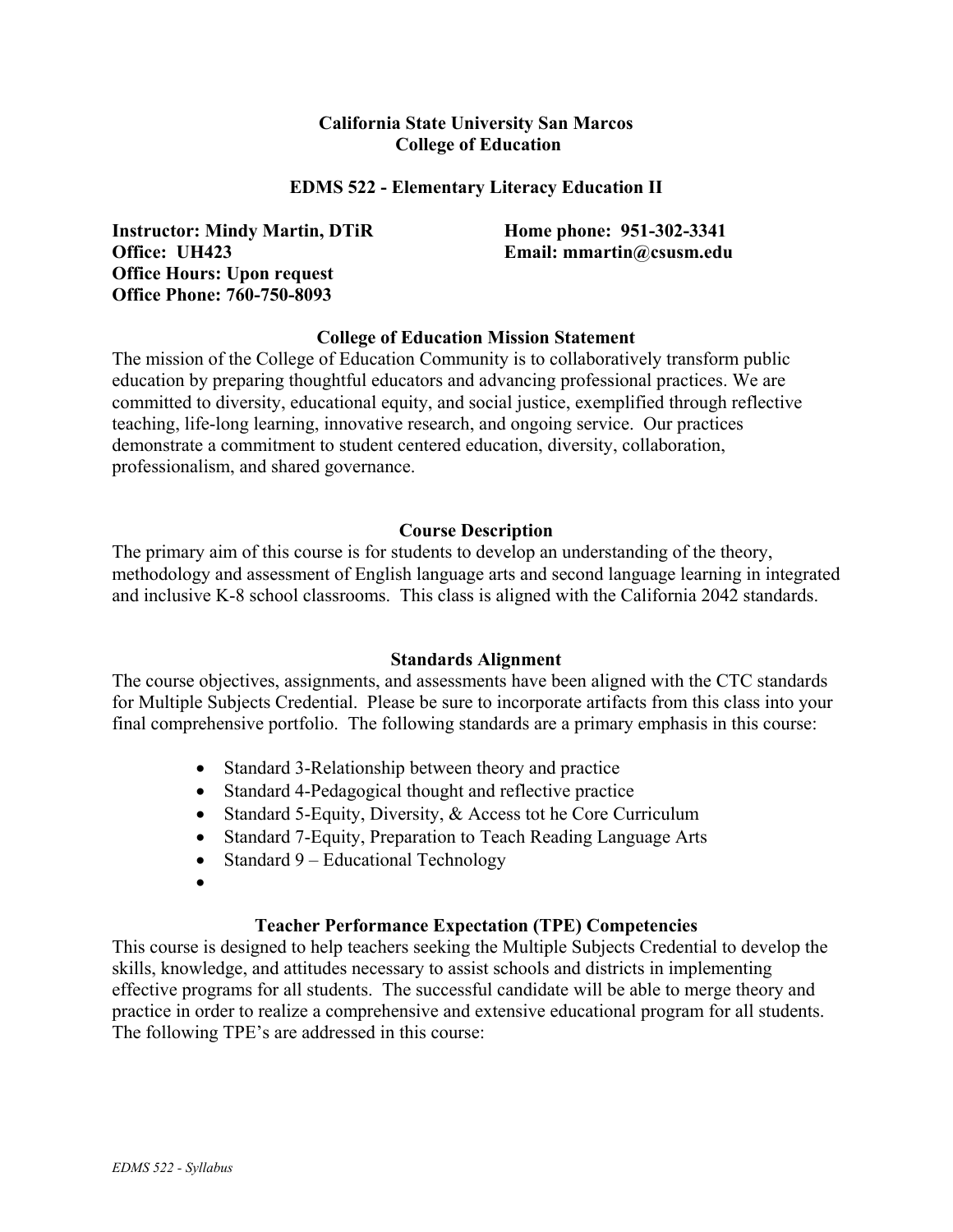#### **Primary Emphasis**

TPE 1a-Subject Specific Pedagogical Skills for MS Teaching TPE 5-Student Engagement TPE 7-Teaching English Learners TPE 8-Learning About Students TPE 9-Instructional Planning TPE 10-Instructional Time TPE 11-Social Environment TPE 13-Professional Growth

#### **Secondary Emphasis:**

TPE 2-Monitoring Student Learning

TPE 3-Interpretation and Use of Assessments

TPE 4-Making Content Accessible

TPE 6-Developmentally Appropriate Teaching Practices

TPE 6a-Developmentally Appropriate Practices in Grades K-3

TPE 6b-Developmentally Appropriate Practices in Grades 4-8

TPE 6d –Teaching Special Education Populations in General Education Environments

TPE 14 – Educational Technology

TPE 15 – Social Justice and Equity

#### **OBJECTIVES**

# **KNOWLEDGE**

Students will:

- gain an understanding of how a first and second language is acquired.
- gain an understanding of the reading process its relationship to thought, language and learning.
- gain an understanding of how people learn to read and write in their first and second language
- become familiar with current approaches to the teaching of reading and writing and the theoretical bases of such approaches.
- become familiar with current approaches to the teaching of reading and writing in culturally and linguistically diverse elementary school classrooms
- become familiar with classroom diagnostic techniques and evaluation procedures.
- become familiar with current approaches to the teaching of reading and writing to children with special learning needs

#### **SKILLS**

Students will:

- become sensitive observers of children's language using behaviors.
- analyze children's reading and writing behavior as a basis for making instructional decisions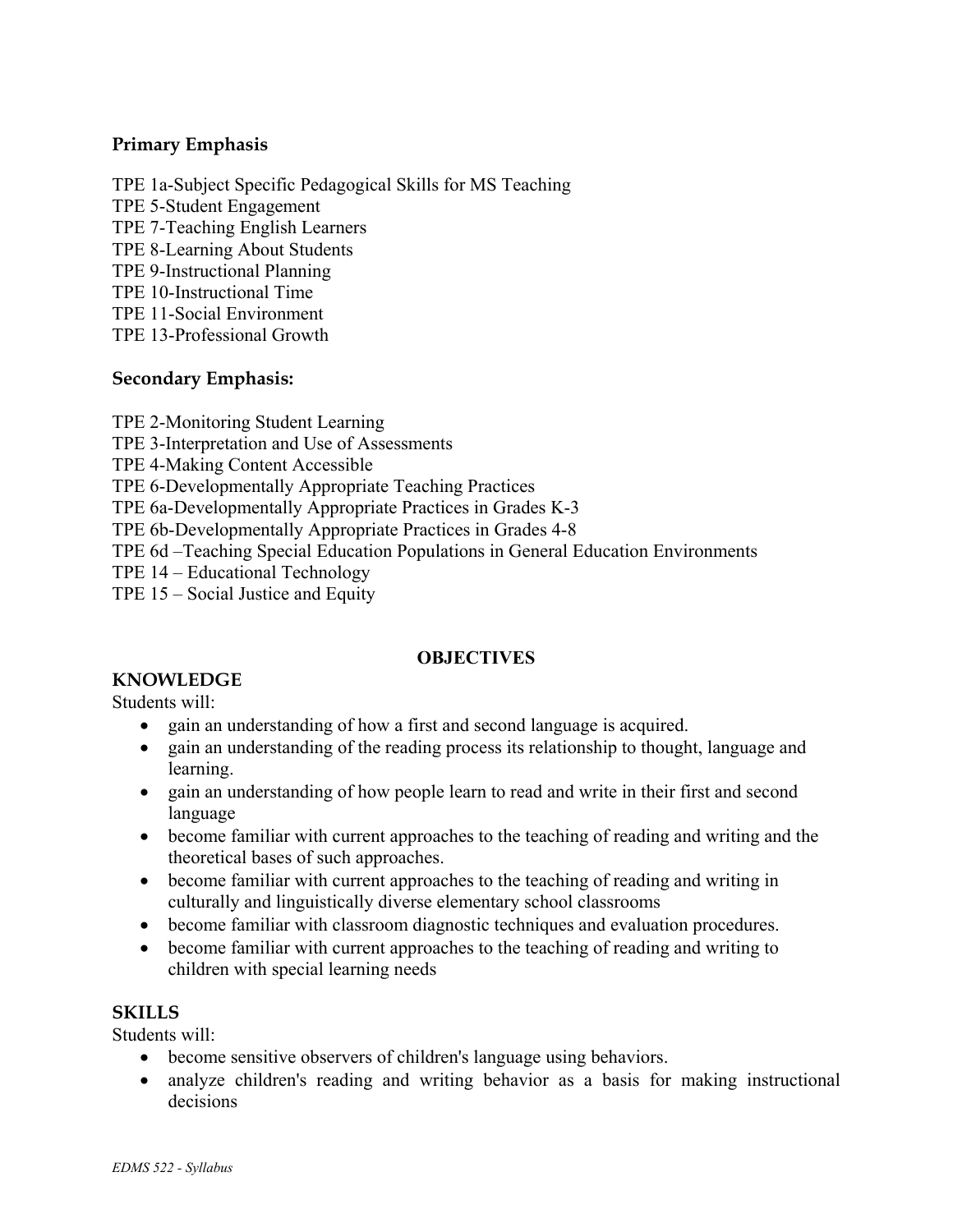- translate the results of formal and informal assessment of children's reading and writing behaviors into instructional plans
- develop the ability to select appropriate materials and instructional strategies to meet the individual needs of students
- learn how to organize the classroom for teaching reading and writing to culturally and linguistically diverse populations.

#### **ATTITUDES AND VALUES**

Students will:

- develop an appreciation for the natural language abilities children possess for processing and producing print
- develop an appreciation for the need and value of integrating reading and writing into all areas of the curriculum
- affirm the importance of a rich environment for developing an effective language arts program.
- develop a sensitivity to and appreciation for culturally and linguistically diverse learners.
- develop a sensitivity to and appreciation for children with special learning needs
- develop an appreciation for the importance of reading and writing for their own personal and professional growth
- develop a respect for each student, his/her abilities and background and the student's right to instruction that meets his or her individual needs.

#### **REQUIRED TEXTS**

Johns, J. (2000). Basic Reading Inventory: Pre-primer through grade twelve & early literacy assessments. Dubuque, Iowa: Kendall-Hunt.

Moore, David W. (2003). Developing Readers and Writers in the Content Areas K-12, 4th edition, Boston: Allyn and Bacon.

Piazza, Carolyn L. (2003) Journeys: The Teaching of Writing in Elementary Classrooms, Columbus, OH: Merrill Prentice Hall.

*Reading/language Arts Framework for CA Public Schools* CA Dept of Ed

Tompkins, G.E. (2001). *Literacy for the 21<sup>st</sup> Century: A Balanced Approach, 2<sup>nd</sup> Edition.* Prentice Hall.

Zarrillo, J. J. (2002). Ready for RICA: A test preparation guide for California's Reading Instruction Competence Assessment. Merrill Prentice Hall.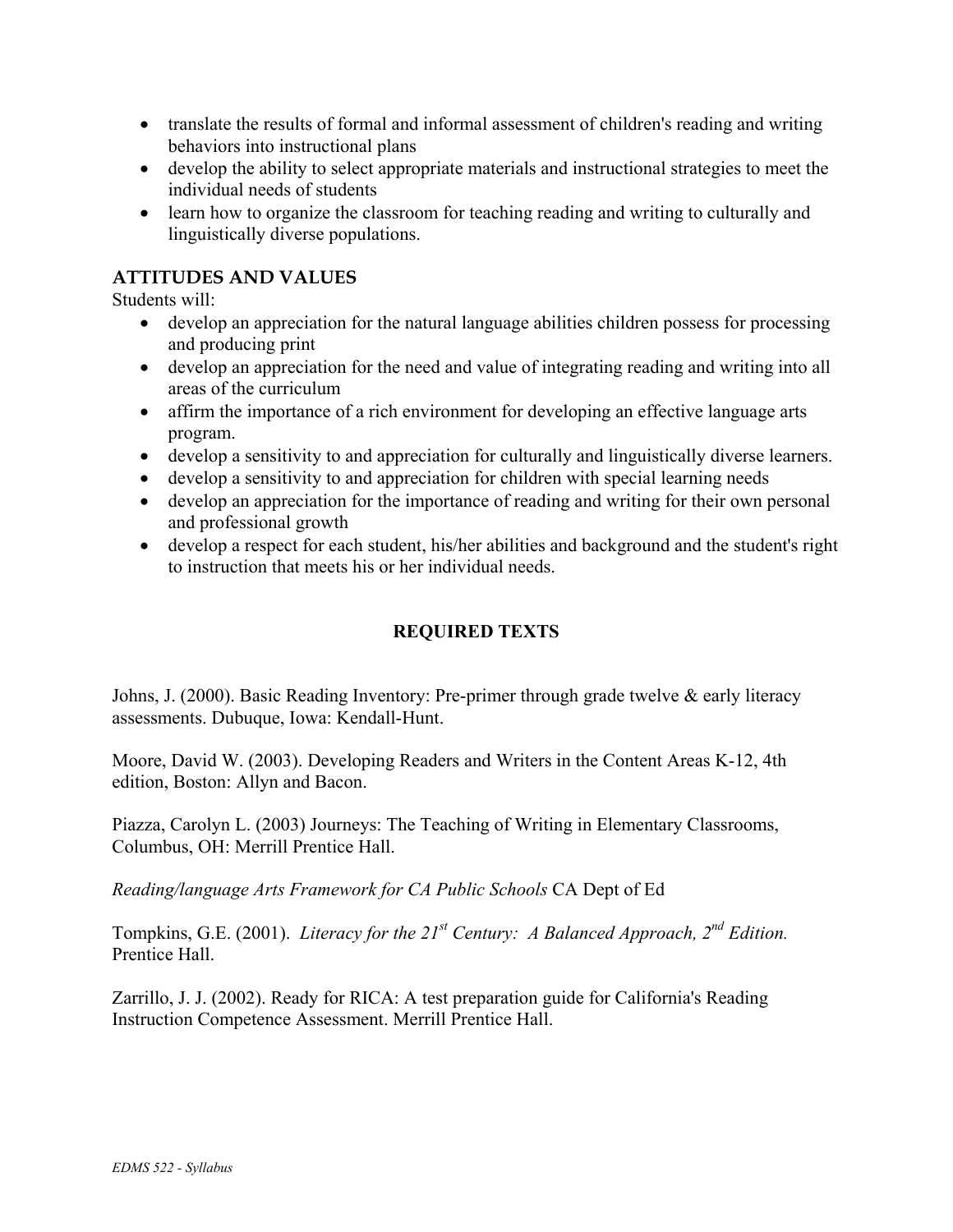#### **ASSIGNMENTS:**

#### **Literacy and Technology Assignment (to be included in Literacy Resource Notebook)**: **Due: 12/2**

# **(15 Points)**

For this assignment you will visit five sites listed with URL below and 10 of your choosing. Then write a description of each and how you could use it. See further details below.

Visit these five websites and describe what you find there:

- Dr. Quiocho's Reading Instruction Portfolio: http://www.csusm.edu/Quiocho/rip.html
- CDE: http://www.cde.ca.gov/
- SDCOE: http://www.sdcoe.k12.ca.us When you get to the SD county Office site be sure to visit:
	- SCORE: http://www.sdcoe.k12.ca.us/score/cla.html
	- Cyberguides: http://www.sdcoe.k12.ca.us/score/cyberguide.html
- Barahona Center for the Study of books in Spanish: http://www.csusm.edu/csb/
- Inspiration: http://www.inspiration.com

State RICA web site: http://www.rica.nesinc.com/ IRA: http://www.ira.org NCTE: http://www.ncte.org ALA: http://www.ala.org/alsc/ Literacy: http://www.csusm.edu/literacy

Do an annotated bibliography of at least 10 more web sites related to reading and writing instruction. Please check these out yourself rather than simply copying them out of journals or the like and give your own opinion. Find five that are appropriate for teachers (and/or parents) and five appropriate for children (many sites are appropriate for both so use them for either). For each website include the following information:

- The URL of the web site
- A description of what is there.
- Who's sponsoring the site (if you can) so that we know if it is simply an advertisement, a personal web site or one from a professional organization..
- Is it primarily an adult site (includes lesson plans, etc.) or is it appropriate for children as well. Determine if it is a site that would be appropriate for students to use in the classroom
- Describe how you or your students might use the site.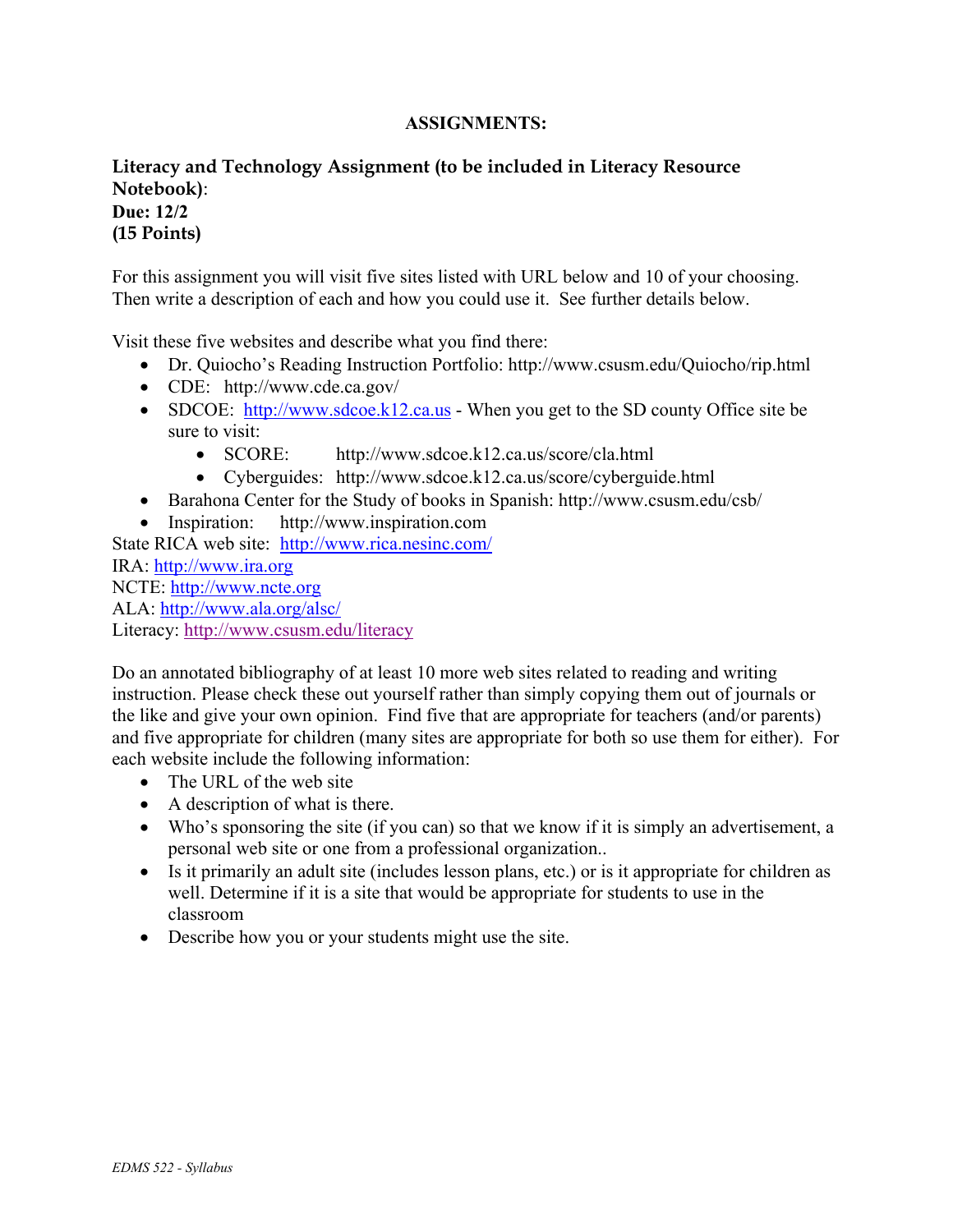## **Writing Strategy Lesson Plan (Critical Assessment Task – CATs) Due: 10/7**

### **(15 Points)**

You will write and present a writing strategy lesson plan for a small group activity that takes into account student needs. They can be mini-lessons, direct instruction, inquiry, or any format you choose. Make your lesson active, interesting, fun and meaningful. Because lesson planning may be unfamiliar to some of you, but is so important to teaching, you will learn how to write a language arts lesson plan in class. Please choose a writing standard from the English Language Arts standards to guide your objectives. Examples of possible strategies include:

- Monitoring Writing
- Editing
- Using commas
- Writing paragraphs
- Making transitions between paragraphs
- Beginning a piece of writing
- Organizing information while you write
- Relating what you are writing to what you already know
- Writing the main idea of a story
- Identifying patterns in a text
- Using graphic organizers to write
- Poetry

*Keep in mind when writing your lesson*: What is the purpose of your lesson? How does it relate to real reading and/or writing? What are your learning goals? How are they aligned with the CA Reading/Language Arts standards (check the Reading/Language Arts framework for CA public schools)? How will you present the lesson (instructional strategies, resource materials, time frame)? How will you group students for the lesson? How will you assess your students? What accommodations will you provide for students who need additional help?

*Important*: Your lesson must address the needs of mainstream students, as well as make provisions for second language learners, students presenting difficulty, and accelerated students. How are you going to work with students who are having difficulty? How will you scaffold second language learners' learning during the lesson? How will your lesson provide enrichment for accelerated students? Will you meet with students individually or in a small group while other students work independently?

#### **Organizing managing, and evaluating reading language arts instruction (Critical Assessment Task – CATs – to be started in class) Due 12/9**

### **(15 Points)**

Choose a grade level Describe **in detail** what a week of a 2-3 hour block of your language arts program would look like Imagine that it is the 4th week of school. You have already established your routines, gotten the class accustomed to school, gotten to know each other, etc. If someone came in to observe, what would they see? (Do not hand in a week of lesson plans, provide a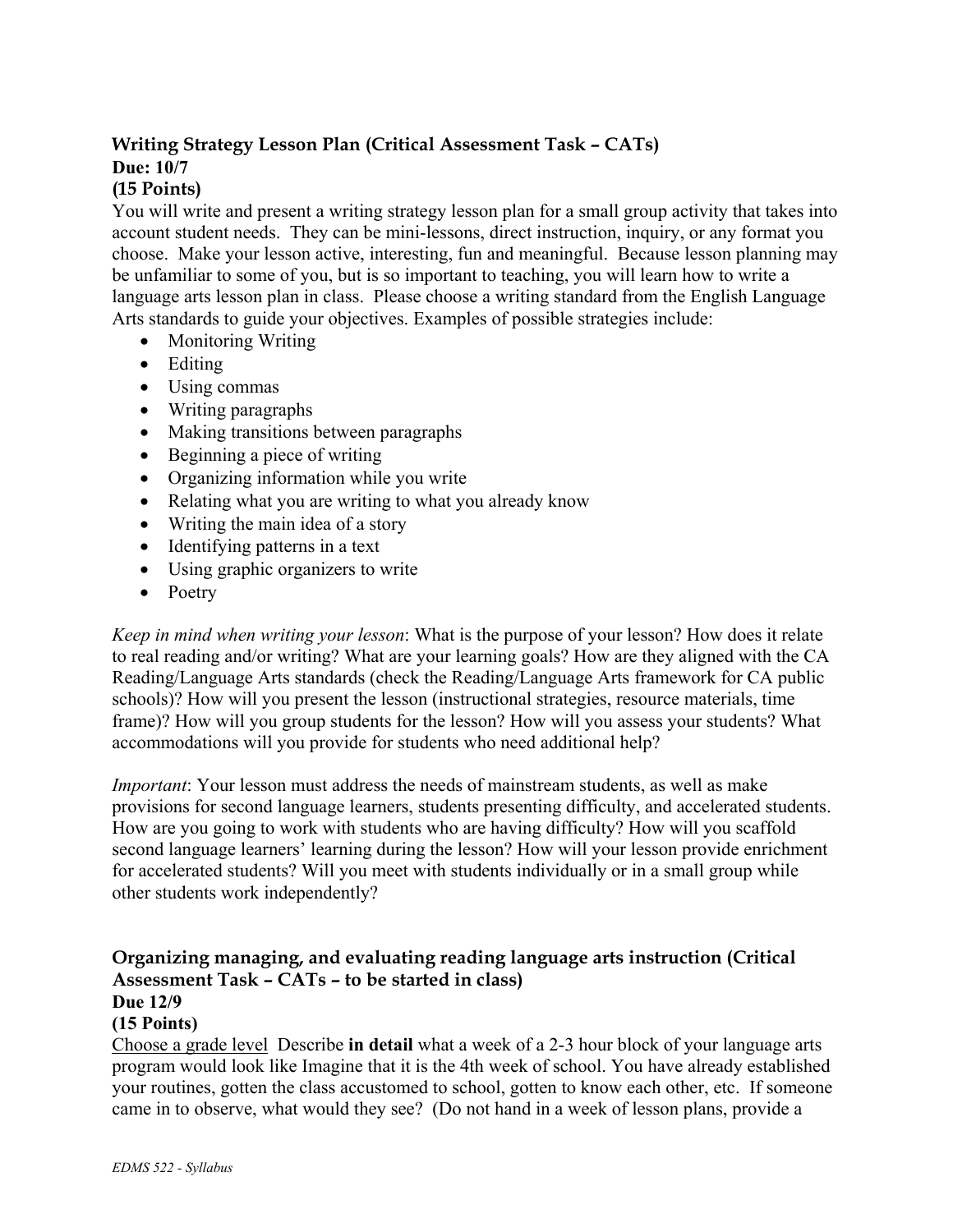narrative) Be as specific as possible. Assume that some of your students are reading and writing at grade level, a few are above grade level and some are below grade level. You also have some English learners. Describe how will you know what each student is capable of. How will your assessment guide your instruction? How will you group students? Will they remain in those groups? How will you hold students accountable for the time and work when they are not meeting with you?

If someone came in to observe, what would they see? (Do not hand in three weeks of lesson plans, provide a narrative) If you are using centers, feel free to describe what happens at the centers. How will you organize your centers? How will you provide time for one-on-one and small groups to meet with you? Be sure to tell what the students are doing and what you are doing.

#### Your plan should include the following:

**Letter of introduction about your language arts program** Write a letter explaining to parents of the students in this class your philosophy and practice of your language arts program. Use as little educational jargon as possible, explain what a parent can expect their child to be doing in language arts in your classroom. This letter should also provide a rationale for why their child will be doing particular things. The letter should be one typed pages in length. If it is much longer, parents will not read it.

- 1. **Introduction:** briefly describe your classroom (grade level, number of students, and …). Also see "letter of introduction about your language arts program below."
- 2. **Assessment plan**: how will you determine what each student is capable of in reading and writing and how will that assessment guide your planning.
- 3. **Grouping**: how will you group students, for how long do they remain in a particular group, for what purpose, how large are groups, etc.
- 4. **Physical layout**: How is your room organized, where do you meet with students, where do they work individually, in small groups, in centers, where is the library, independent reading area, etc.
- 5. **Instruction**: Write out a plan for the week: what will the students be doing, for how long at each activity and what will you be doing. In a two- three hour block of time, how long are students reading independently, in guided reading groups, at centers (if at all), working independently, working in small groups, writing independently, writing with partners (revising or editing) or in small groups, working with the teacher in small groups or one-on-one. Will you read aloud? How will you hold students accountable for the work you expect?. What are your goals for your students (standards should be cited)?
- 6. Accommodations or modifications: What are the accommodations and modifications being made for special needs, second language learners, and transitioning students. How are you maintaining high expectations, managing a classroom and differentiating for all students to be successful. What literacy scaffolds do you have in place? How do you know if they are being successful?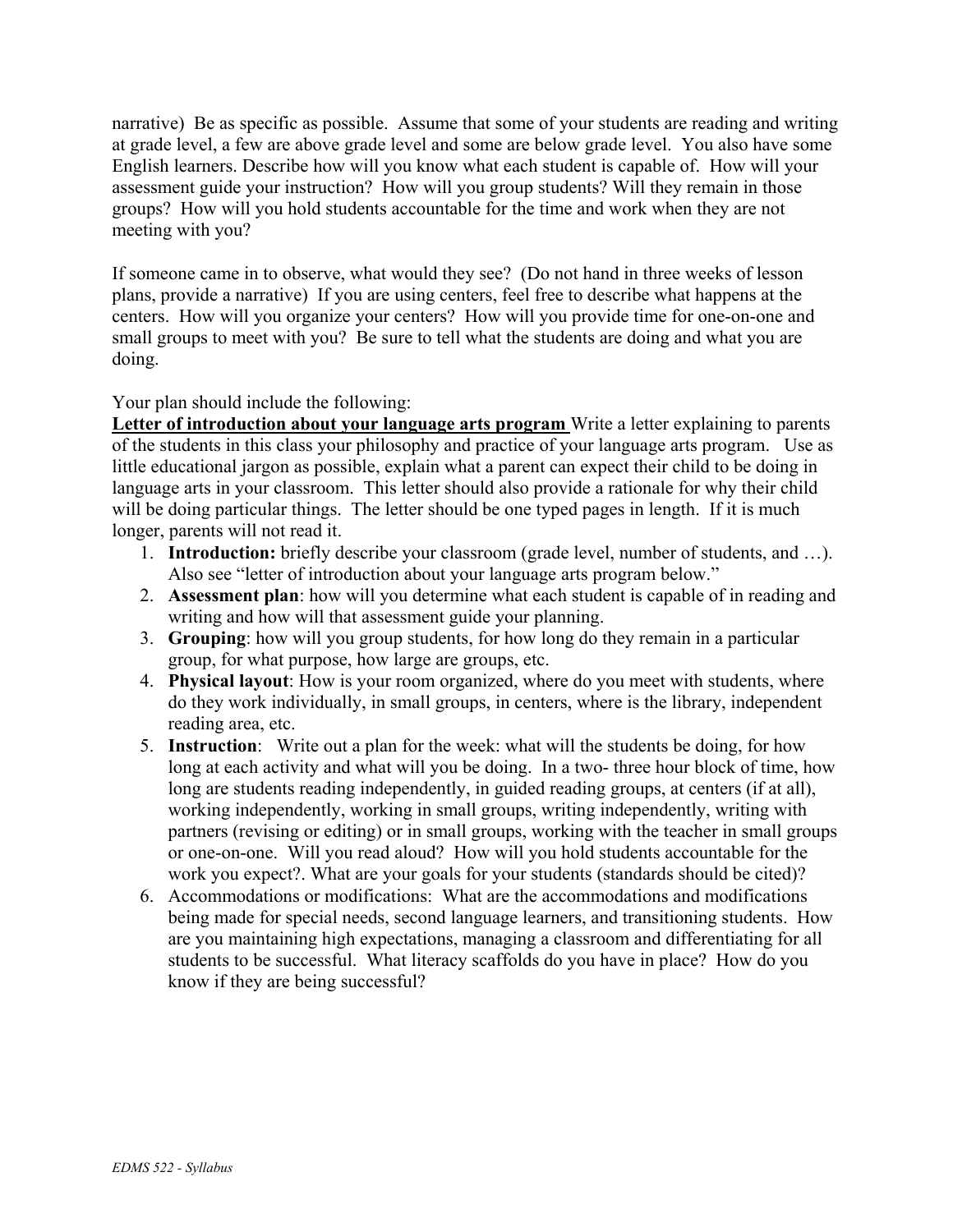#### **Literacy Case Study (25 points) (Critical Assessment Task – CATs)**

Conducting Ongoing Assessment of Reading Development Case Study (RICA CA 1) Choose a student in the upper elementary or middle school who is reading at or above first grade level and below his/her current grade level. Prepare a reading and writing case study on this student. Record all the student's oral responses on tape. If you think the child is getting tired, stop the assessment and pick up another day. An important part of the assessment is developing a rapport with the child in which s/he is comfortable to fully participate.

#### **Due 9/16**

A. Overview: age, grade level, interests, ethnic and linguistic background, etc. Select 3 students. You will work with only 1. If the child moves you will have two back ups. Collect informed consent form. For the case study, summarize the student information.

#### **Due 9/23**

B. Reading interview: Use an attitude survey. Surveys are included with this assignment. For the case study, summarize student responses. (Include the original responses in an appendix.)

#### **Due same day as B.**

C. Writing assessment: Use a Writing Survey about attitudes toward writing. Obtain a writing sample from the student. Have him or her write about a favorite toy, book, food, sport or anything that is personal to this child. Summarize student responses, information obtained about child's stage of writing the child, areas of strength and areas in need of improvement in writing.

#### **Due same day as B.**

D. Oral Language Assessment: Select a picture as a stimulus to assess the child's use of language. Encourage the child to talk about the picture. Record the conversation and transcribe it. For your study, analyze the child's oral language in terms of: child's willingness to talk about objects or content, child's clarity of expressing his/her ideas, amount of prompting you had to do, the kind of responses the child made.

#### **See Due Dates Below**

E. Reading Assessment: The Informal Reading Inventory has 4 parts. For the study, summarize the information that you obtain from each part. (Include original data in an appendix.)

Insert the following chart at the appropriate place:

| Independent | Instructional | Frustration |
|-------------|---------------|-------------|
| Grade level | Grade level   | Grade level |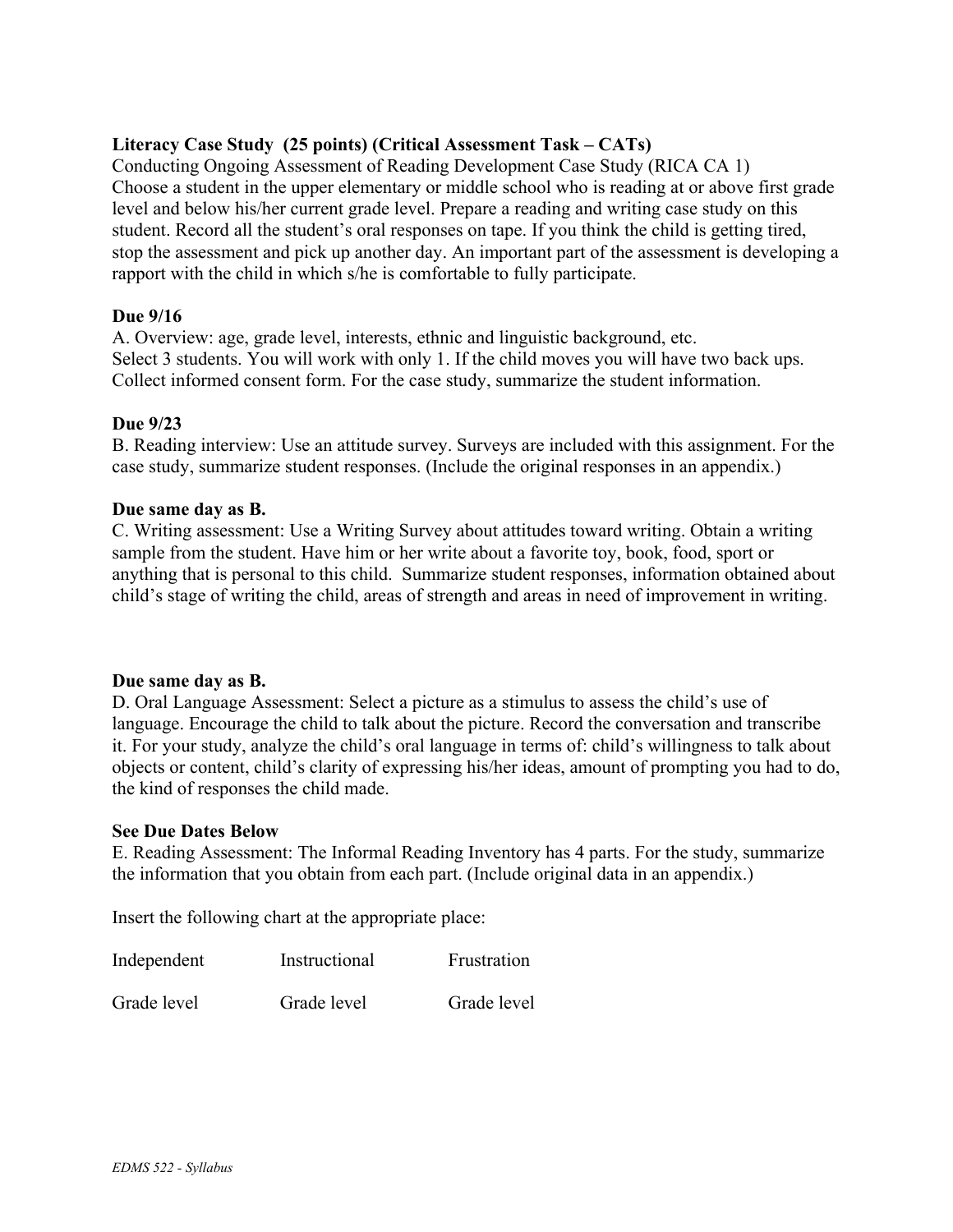#### **Due 10/14**

Part 1: Word list: Use the graded word lists to ascertain the level at which you will have your student begin to read the reading passage. Start at 2 to 3 grade levels below your student's grade level placement.

#### **Due 10/21**

Part 2: Student Reading: Use a narrative text. Make sure that you have an exact copy of each text. Record (on audio tape) the student reading each text so you can listen to it again while conducting an analysis.

#### **Due Same day as part 2**

Part 3: Retelling: Before the student reads each text, tell him/her that you will be asking him/her to retell the story. After s/he reads, ask the comprehension questions as listed in the John's IRI. Also, use the criteria provided in the Johns to analyze the student's retelling.

#### **Due 11/4**

Part 4: Miscue Analysis: Listen to the tape of the student reading the narrative text. First, mark the miscues on your copy of the narrative text. Next, use the *Johns* to record and analyze the miscues. What cues did the child use to make meaning? What are his/her strengths? Use the analysis sheets in the John's and transfer that information to the assessment grid provided to record data about your student. Finally, for your case study write your analysis of the student's reading in a clear manner on the assessment grid. Consider how the answers given by the student in your original reading interview might connect to the miscues the students made. Also consider the quality of the retelling and how you think that is related to the miscues.

#### **Initial draft Due 11/11**

#### **Final draft Due 11/18**

F. Recommendations: Take the role of a literacy consultant. Look at ALL the information that you have gathered about the child. Collect it in the Data Collection Grid. Using the data, describe what you believe are the child's strengths in language arts and areas for improvement in language arts. Based on your assessment of this child's strengths and areas for improvement, make 2 or 3 **specific** instructional recommendations for using the child's strengths to help him/her improve in reading and writing for the child's teacher[required], the child's parents[optional], and the child[optional].

#### **Due same as F.**

G. Instructional Plan: Take the role of a teacher. Using the recommendations of the literacy consultant, design an instructional plan/intervention plan for the child. Decide on one or two focus areas for improvement, determine the goal(s), and describe at least three steps to help the child reach the goal(s).

#### **Due 11/18, together with whole case study**

H. Reflection: Based on what you've learned about the child's literacy learning, what would you do differently or try differently to help the child develop their literacy? What other scaffolds or strategies would you use? How would you use them? What other interventions would you try? What would your next steps in assessment be?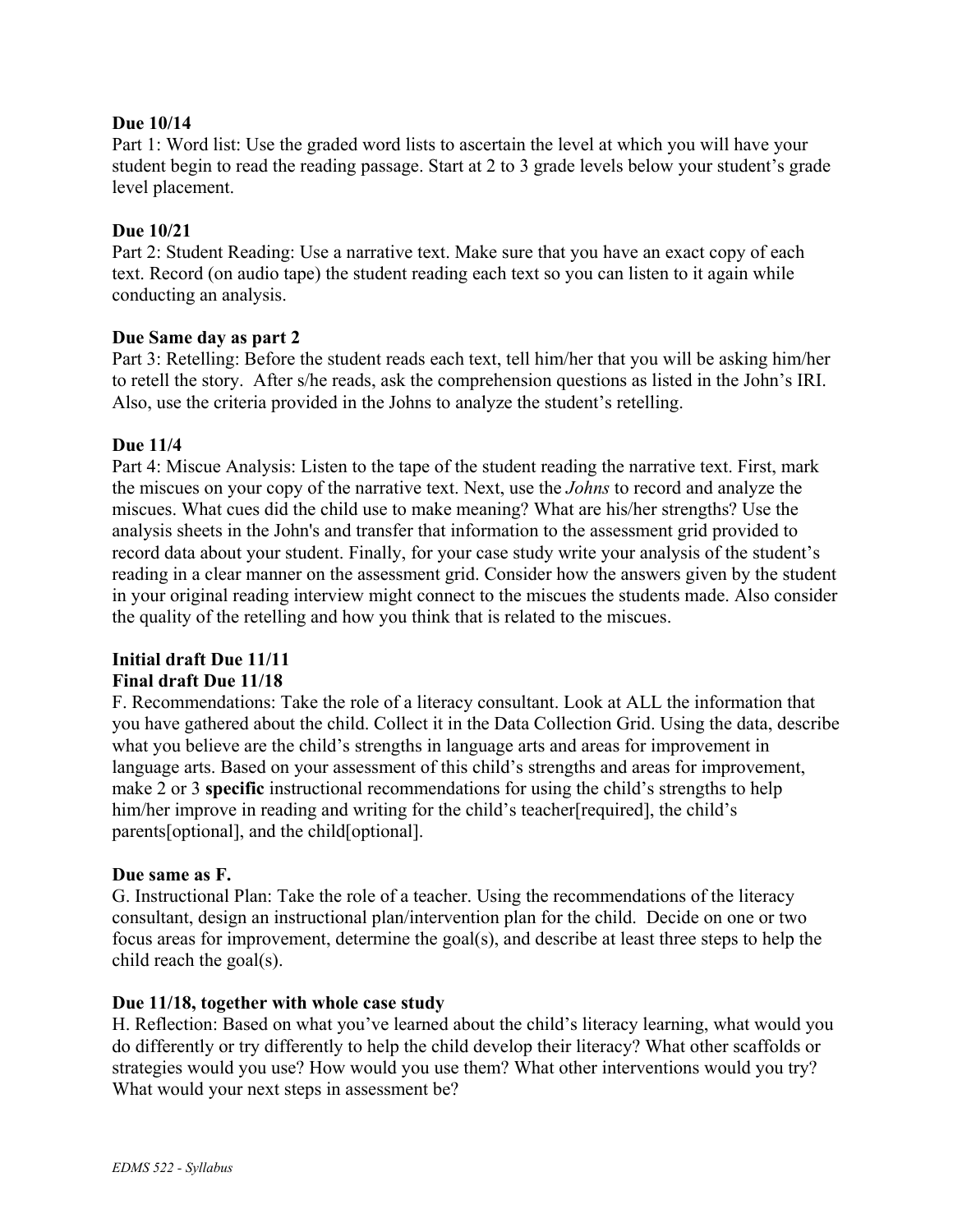#### **Due same as H.**

**I. Appendix: Include the reading and writing interviews, the John's forms, writing samples, and writing rubric.**

### **Language Arts Resource Notebook…Part II Due 12/2**

#### **(20 Points)**

You will develop a Reading/Language Arts Resource Notebook that will be used to inform your teaching. First, it demonstrates your preparation and understanding of the reading and language arts. Second, it serves as a growing resource for your continued learning. The Notebook needs to have an index and it should be clearly and neatly organized around the RICA Content Areas covered in this course: RICA Content Areas 1, 7, 8, 9, 10, 11,

For each of the 6 RICA Content Areas covered in Part II you need to include a type written: **A RICA analysis shee**t: (a) what this content area is about (Put it in your own words – 2 to 4 sentences), (b) 2 ways of assessing it (include rationale); (c) 1 way of teaching it (description  $\&$ accommodations). Describe the strategy & explain how it supports reading, writing and/or language arts development.

**A field observation form for:** Reading Comprehension-Expository (RICA CA 7)

Literary Responses and Analysis (RICA CA 8)

Content-Area Literacy (RICA CA 9)

Student Independent Reading (RICA CA 10)

Relationships Among Reading, Writing, and Oral Language (RICA CA 11)

You MAY (but are not required to) include in your language arts note book the following: course assignments, course handouts and materials from your classroom/school site, examples of lesson plans and student work, information from internet sources or professional journals, strategies you will use to teach these content areas, pictures of students learning a specific strategy as well as your reflection on what was happening, why it worked or didn't work and why that was. Note: Besides the course readings, Dr. Alice Quiocho's web site can also serve as a resource. The address is: http://www.csusm.edu/Quiocho. Click on "reading instruction portfolio." See the section on accommodations for ideas on ways to support second language learners. Note: See **www.ed.gov/free/** for free Educational Materials.

#### **Thoughtful Participation/Taskstream (10 points) Due 12/9**

Class time will be interactive. It will require total participation in small group discussions and projects. It is expected that information from prior readings and reflections on observation and personal teaching experiences be incorporated. Additionally, each student is required to subscribe to www.taskstream.com in order to reflect on primary TPEs for this class in an active dialogue with the professor. **Taskstream reflections are on-going, but must be completed by DECEMBER 9th.**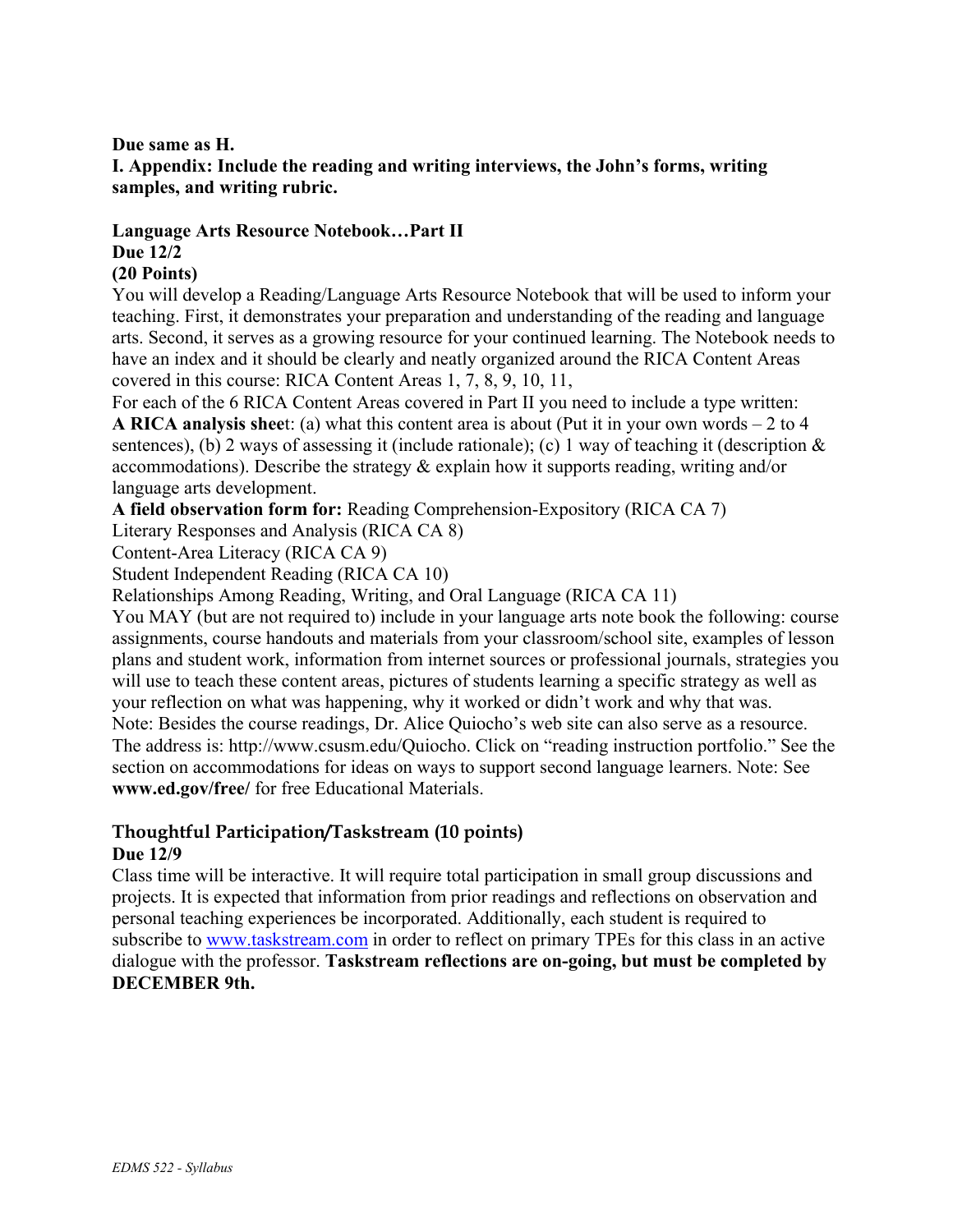#### **COE Attendance Policy**

Due to the dynamic and interactive nature of courses in the College of Education, all students are expected to attend all classes and participate actively. At a minimum, students must attend more than 80% of class time, or s/he may not receive a passing grade for the course at the discretion of the instructor. Individual instructors may adopt more stringent attendance requirements. Should the student have extenuating circumstances, s/he should contact the instructor as soon as possible. A good student is one who adheres to standards of dependability and promptness. If you miss more than two class sessions or are late (or leave early) for more than three sessions, you cannot receive an A. If you miss more than three class sessions you cannot receive a B. Late assignments will be penalized by a 5% deduction in points for each weekday late. After two weeks, late assignments will be given a zero. If you have extraordinary circumstances in your life which will impact your assignments, please let me know. I want you to be able to stay in school and succeed. If you have any questions or concerns, please feel free to come in and speak with me about them.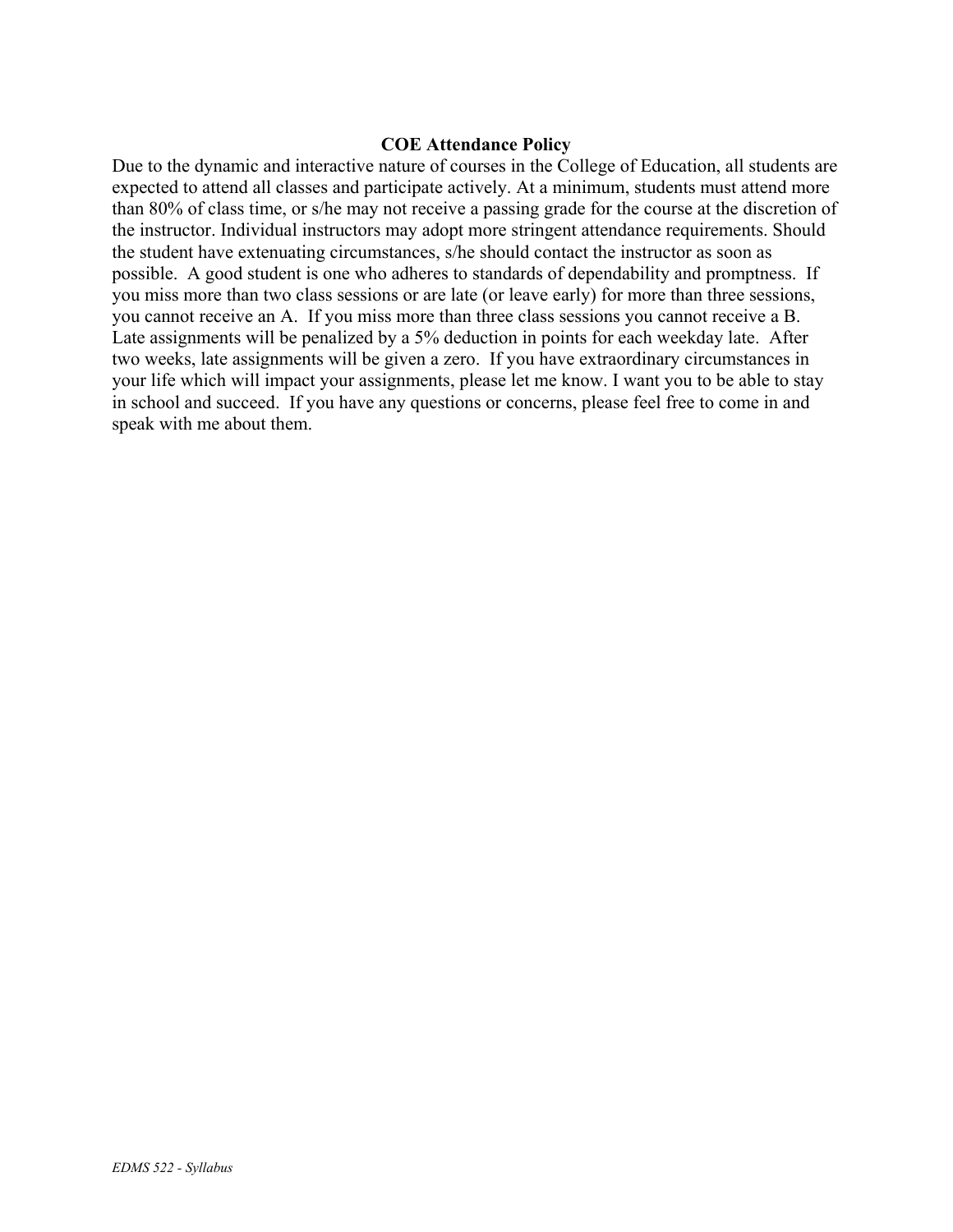| <b>Session</b> | <b>Topic</b>                                 | <b>Readings</b>                            |
|----------------|----------------------------------------------|--------------------------------------------|
| 1              | <b>Course Overview</b>                       | Tompkins 9 (279–317)                       |
|                | <b>Text Structure &amp; Comprehension</b>    | Moore 5                                    |
|                | The Reading and Writing Processes            | Piazza 1                                   |
|                | RICA <sub>7</sub>                            |                                            |
| $\overline{2}$ | Literacy Assessment: IRI, Miscues, and       | Tompkins 1 (22–24) and 3 (78–83)           |
|                | Reading Levels                               | Johns (7–10), (27-29), (79-85), (121-      |
|                | RICA <sub>1</sub>                            | 170)                                       |
|                |                                              |                                            |
| 3              | Approaches to Literacy: Units, Circles,      | Tompkins 14 (428-444) and (229-301)        |
|                | Workshops, Basals                            | Piazza 6                                   |
|                | A Continuum of Literacy Instruction          | <b>Due: Case Study Section A</b>           |
| $\overline{4}$ | <b>Content Literacy Comprehension</b>        | Moore (68-72), (106-112)                   |
|                | Graphic Organizers                           | Tompkins 9 (297-303)                       |
|                |                                              | Due: Case Studies B, C, D                  |
| 5              | <b>Expository Writing</b>                    | Tompkins 14                                |
|                | Learning to Write, Writing to Learn, Writing | Piazza 6                                   |
|                | to Demonstrate Learning                      |                                            |
| 6              | Writer's Workshop                            | <b>Due: Writing Strategy Lesson</b>        |
|                |                                              | <b>Plan Draft</b>                          |
| $\overline{7}$ | Literary Response & Analysis                 | Due: Case Study Word List (IRI)            |
|                | <b>Literature Circles</b>                    | <b>Tompkins 11</b>                         |
|                | RICA <sub>8</sub>                            |                                            |
| 8              | Oral Language & Reading and Writing          | <b>Due: Writing Strategy Lesson Plan</b>   |
|                | RICA <sub>11</sub>                           | (Final)                                    |
|                | Puppetry in Class                            | Choose a favorite children's story,        |
|                | Reader's Theater                             | bring it to class                          |
|                |                                              | <b>Due: Student Reading, and Retelling</b> |
| 9              | Reading Workshop, independent reading,       | Tompkins 12 (372-388)                      |
|                | miscue analysis workshop                     |                                            |
|                | RICA 10                                      |                                            |
| 10             | Data collection grid workshop                | <b>Due: Miscue Analysis</b>                |
|                | RICA <sub>9</sub>                            | Johns (75-78), (87-98)                     |
| 11             | Writing & Thinking Processes                 | Moore (9-14) (116-118) (175-216)           |
|                | Content area writing poetry                  | All of Ch. 7                               |
|                |                                              | Pizza 5                                    |
|                |                                              | Due: Initial Draft F&G                     |
| 12             | Basals and leveled readers                   | Tompkins 13                                |
|                | Vocabulary                                   | <b>Due: Mini Case Study</b>                |
|                |                                              | Moore Ch. 6                                |
| 13             | <b>RICA Content Area Workshop</b>            | <b>Due: Language Arts Resource</b>         |
|                | Begin organizing, managing, and evaluating   | Notebook (with literacy and                |
|                | reading language arts instruction            | technology assignment)                     |
| 14             | Case Study Debrief                           | <b>Due: Letter of Introduction</b>         |
|                | Organizing your language arts classroom      | Taskstream Completed                       |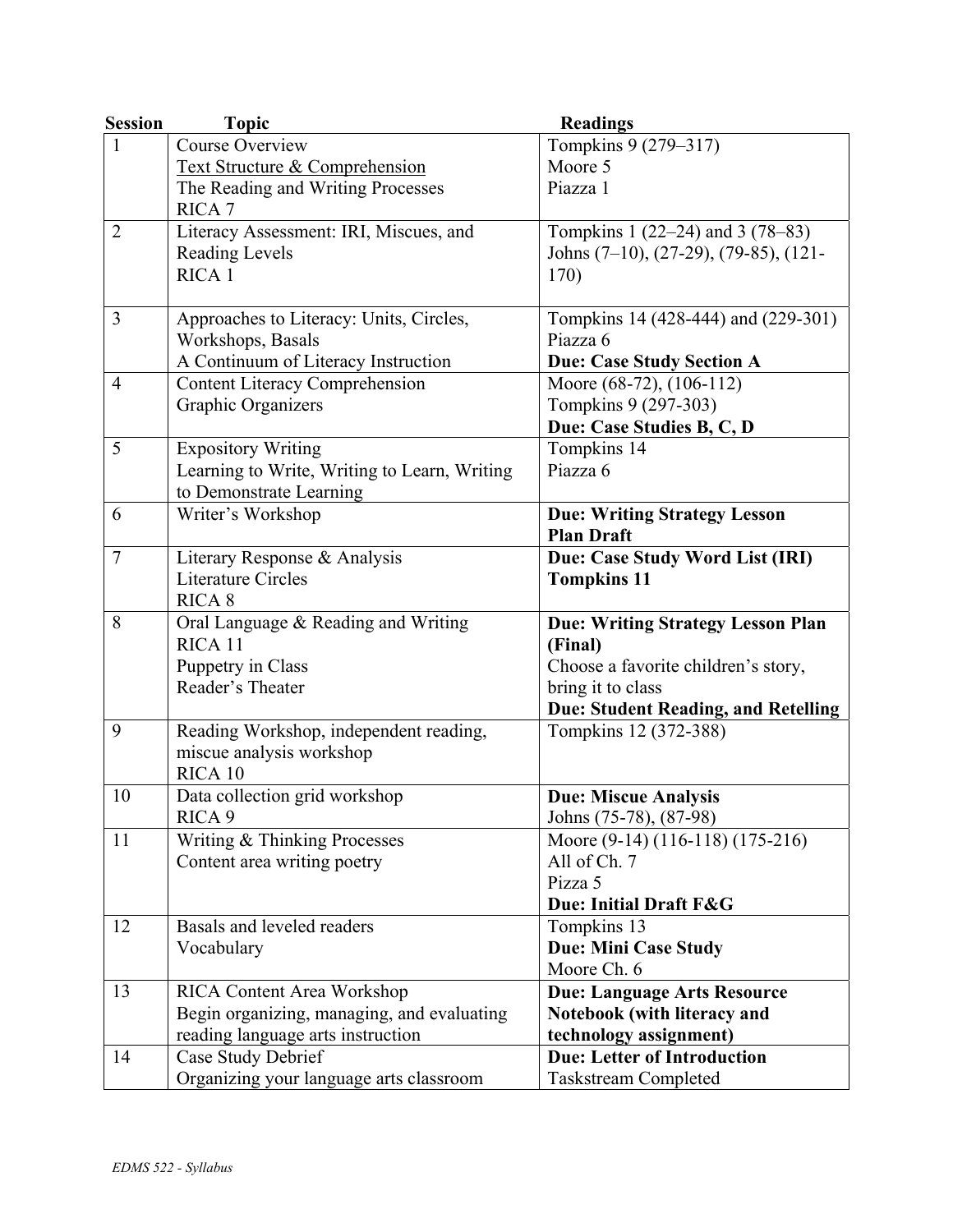# **Teacher Performance Expectations**

| Criteria                                                                  | <b>Developing</b> | <b>Nearly</b><br><b>Meets</b> | <b>Meets</b> | <b>Exceeds</b> |
|---------------------------------------------------------------------------|-------------------|-------------------------------|--------------|----------------|
| <b>TPE 2-</b><br><b>Monitoring</b><br><b>Student Learning</b>             |                   |                               |              |                |
| <b>TPE 3-</b><br><b>Interpretation an</b><br>Use of<br><b>Assessments</b> |                   |                               |              |                |
| <b>TPE 4-</b><br><b>Making</b><br><b>Content Accessib</b>                 |                   |                               |              |                |
| <b>TPE 5-</b><br><b>Student</b><br><b>Engagement</b>                      |                   |                               |              |                |

# **Rubric - Resource Notebook-2nd Semester**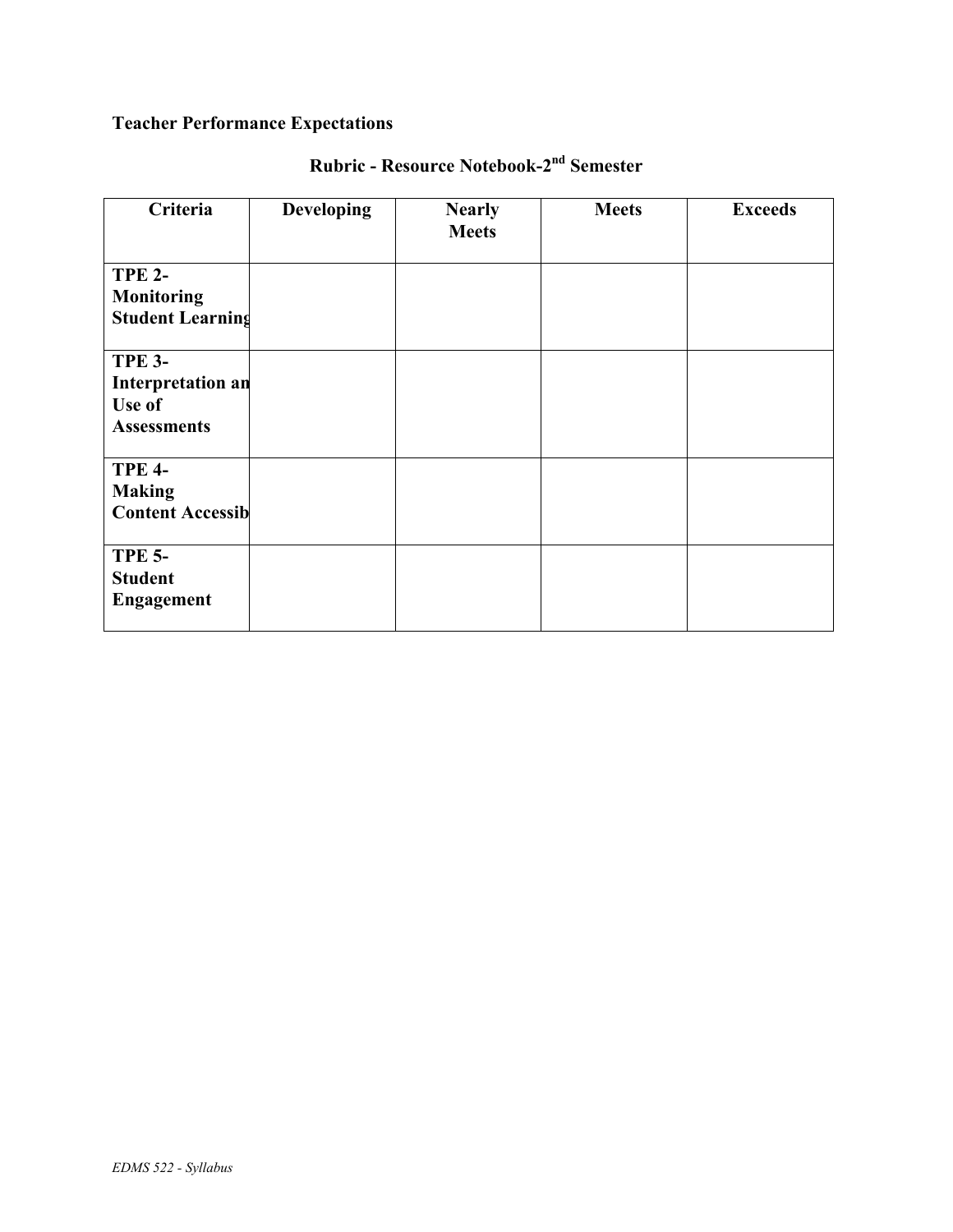### **Teacher Performance Expectations**

# **Rubric - Case Study-2nd Semester**

| <b>Criteria</b>                                                        | <b>Developing</b> | <b>Nearly</b><br><b>Meets</b> | <b>Meets</b> | <b>Exceeds</b> |
|------------------------------------------------------------------------|-------------------|-------------------------------|--------------|----------------|
| <b>TPE 2-</b><br><b>Monitoring</b><br><b>Student</b><br>Learning       |                   |                               |              |                |
| <b>TPE 3-</b><br>Interpretation<br>and<br>Use of<br><b>Assessments</b> |                   |                               |              |                |
| <b>TPE 4-</b><br><b>Making</b><br><b>Content</b><br>Accessible         |                   |                               |              |                |
| <b>TPE 5-</b><br><b>Student</b><br><b>Engagement</b>                   |                   |                               |              |                |